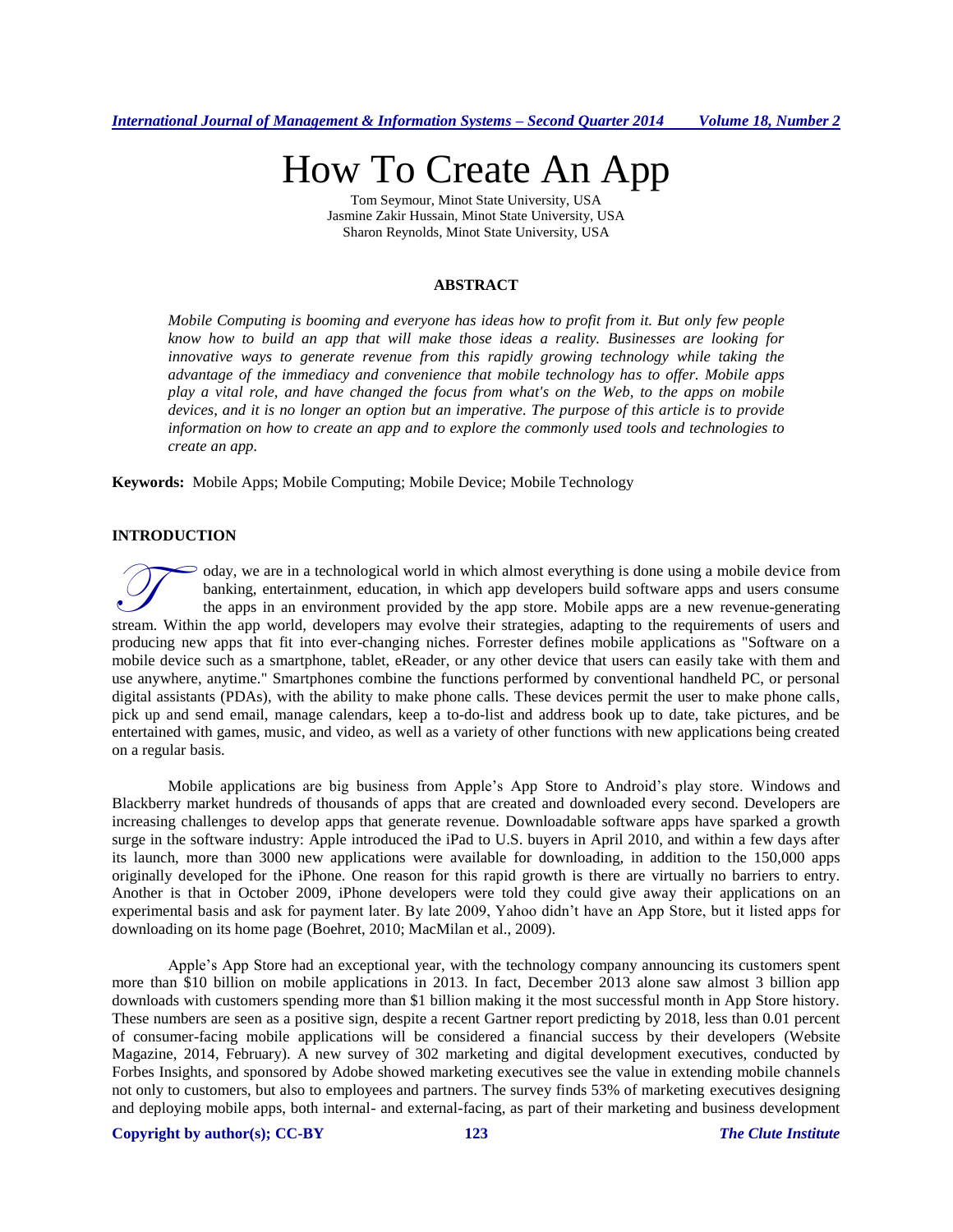strategies. Most are building and releasing apps not only for customer consumption, but also to better connect employees and partners.

The mobile browser is evolving from a thin rendering engine to a sophisticated application delivery platform running complex JavaScript applications. HTML5 will be the best option for a widely available, platformneutral application delivery technology that is able to deliver sophisticated applications with a good-quality user experience. However, issues such as performance, fragmentation, and immaturity are still a challenge for developers to develop quality apps. Three platforms iOS, Android, and Windows are gaining significant market share in the smartphone, tablet, and PC space. "Although more than 100 'platform independent' development tools exist, most involve technical or commercial compromises, such as lock-in to relatively niche technologies and small vendors. This will drive increasing interest in HTML5 as a somewhat-standardized, widely available, platform-neutral delivery technology," says Gartner's Ken Dulaney, vice president and distinguished analyst. Further, Gartner predicts that through 2014, improved JavaScript performance will begin to push HTML5 and the browser as a mainstream enterprise application development environment. Gartner recommends that developers focus on creating expanded user interface models including richer voice and video that can connect people in new and different ways.

Google's App Inventor is one of the tools designed to allow people without programming experience to create Android apps and games for phones and tablets. GameSalad is a similar application for Mac OS, which streamlines the process of creating Web, iPhone, and iPad games where non-programmers have found success in the notoriously crowded App Store. What App Inventor and GameSalad do is automate the creation of code, hiding it from view.

# **TYPES OF APP**

The proliferation of mobile devices and platforms represents a game-changing technology shift on a number of levels. Organizations must decide not only the best strategic use of mobile platforms, but also how to most efficiently implement them. Basically there are three different application approaches: native, web, and hybrid.

#### **Native App**

Native apps are installed through an application store such as Google Play or Apple's App Store. Native apps live on the device and are accessed through icons on the device home screen. They are developed specifically for one platform, and can take full advantage of all the device-specific hardware capabilities such as the accelerometer, gyroscope, compass, camera, microphone, or even third-party accessories through the 30-pin dock connector or Bluetooth. Native apps are specific to the device programming language as Objective-C for iOS, Java for Android, and C# for Windows, etc. Native applications can also use frameworks to access data from on -board applications such as Contacts, Calendar, Mail, or Maps and are usually developed using an integrated development environment (IDE). IDEs provide tools for building, debugging, version control, and other professional development tools. In a nutshell, native apps provide the best usability, the best features, and overall the best mobile experience.

Example: Angry Birds, DinnerSpinner

# **Mobile Web App**

Web apps are not real applications as they are really websites that, in many ways, look and feel like native applications, but are not implemented as such. They are run by a browser and use standard web technologies typically HTML5, CSS, and JavaScript. Users' first access them as they would access any web page. Then they navigate to a special URL and have the option of installing apps on their home screen by creating a bookmark to that page. Mobile Web applications differ from native applications as they use web technologies and are not limited to the underlying platform for deployment. An important part of the "write-once-run-anywhere" HTML5 methodology is that distribution and support is much easier than for native apps. For a native app, there are longer development and testing cycles, after which the consumer typically must log into a store and download a new version to get the latest fix. While developers can create sophisticated apps with HTML5 and JavaScript alone, some vital limitations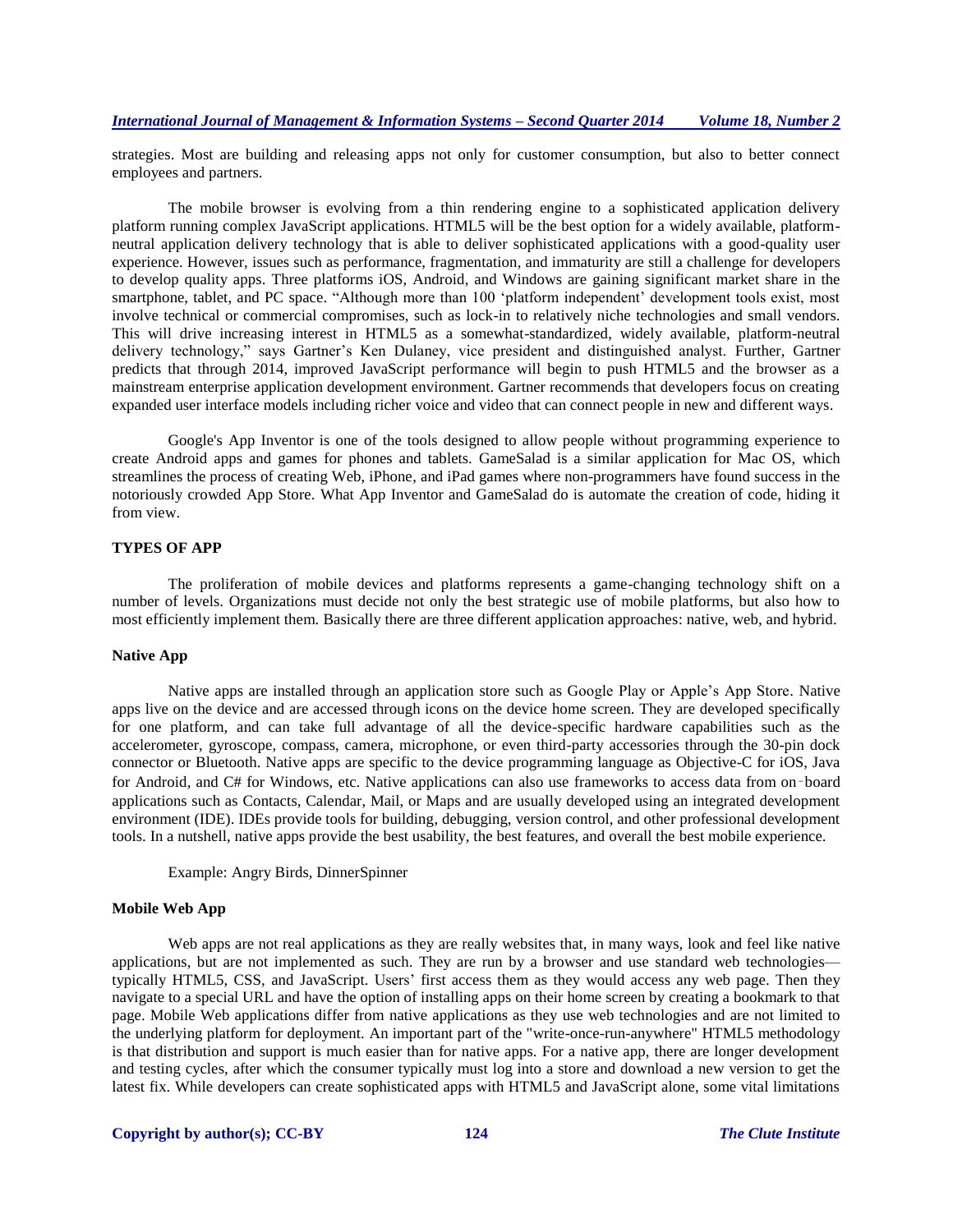remain at the time of this writing, specifically session management, secure offline storage, and access to native device functionality.

Example: Financial Times Web App, Allreceipes.com

## **Hybrid App**

Hybrid apps are part native apps and part web apps. Both apps use both native phone and web features and are considered hybrid apps. Like native apps, they live in an app store and can take advantage of the many device features available. Like web apps, they rely on HTML being rendered in a browser; with the caveat that the browser is embedded within the app. Hybrid apps are also popular because they allow cross-platform development such as the same HTML code components can be reused on different mobile operating systems, reducing significantly the development costs. Tools such as PhoneGap and SenchaTouch allow people to design and code across platforms, using the power of HTML. Gartner predicts that by 2016 [more than 50 percent](http://www.eweek.com/small-business/mobile-app-development-requires-hybrid-approach-gartner/) of mobile apps will be hybrid, as they are platform-neutral.

Example: Twitter, Yelp

#### **TECHNOLOGY**

# **Native App**

# *Objective C for iOS*

Objective-C is the primary programming language used when writing software for OS X and iOS. It's a superset of the C programming language and provides object-oriented capabilities and a dynamic runtime. Objective-C inherits the syntax, primitive types, and flow control statements of C and adds syntax for defining classes and methods. It also adds language-level support for object graph management and object literals while providing dynamic typing and binding, deferring many responsibilities until runtime. Compared to other objectoriented languages based on C, Objective-C is very dynamic. Objective-C supports an open style of dynamic binding, a style that can accommodate a simple architecture for interactive user interfaces.

#### *Java for Android*

Android applications are developed using the Java language. As of now, that's the only option to develop native applications for Android. Java is a very popular programming language developed by Sun Microsystems (now owned by Oracle). Developed long after C and C++, Java incorporates many of the powerful features of those powerful languages while addressing some of their drawbacks. Still, programming languages are only as powerful as their libraries. These libraries exist to help developers build applications. Android relies heavily on these Java fundamentals. The Android SDK includes many standard Java libraries like data structure libraries, math libraries, graphics libraries, networking libraries as well as special Android libraries that will help you develop awesome Android applications.

## **Web App**

#### *Hypertext Markup Language (HTML5)*

HTML is the way that website developers mark up text, images, and other types of content to tell Web browsers what to do. HTML5 is the latest standard for HTML. HTML5 was designed to replace HTML 4, XHTML, and the HTML DOM Level 2. It was specially designed to deliver rich content without the need for additional plugins. The current version delivers everything from animation to graphics, music to movies, and can also be used to build complicated web applications. HTML5 is also cross-platform. It is designed to work whether you are using a PC, or a Tablet, a Smartphone, or a Smart TV.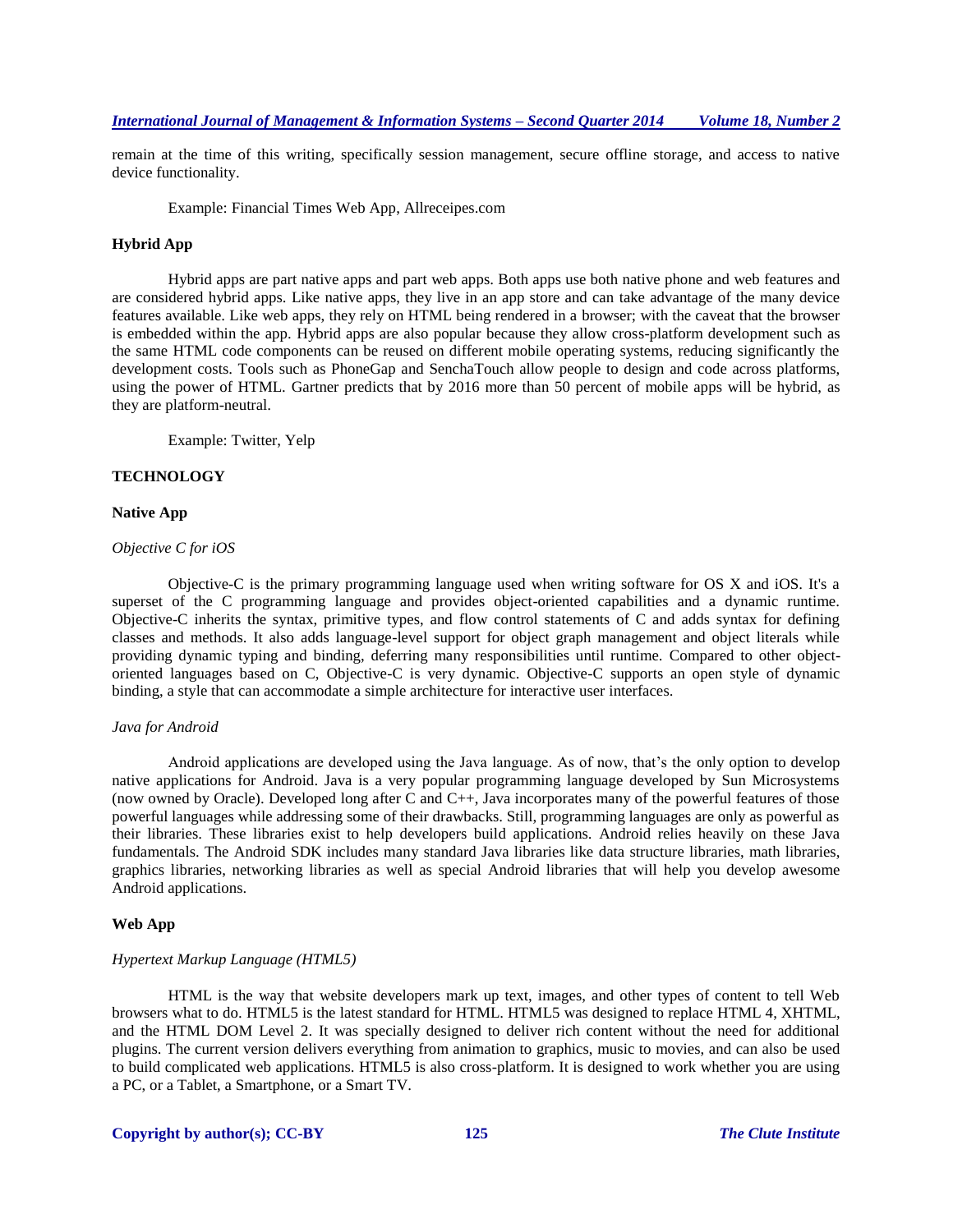### *Cascading Style Sheets (CSS)*

CSS stands for Cascading Style Sheets. This addition to HTML gives developers and users more control over how to display pages. Using CSS, you can create one style sheet that (for example) sets rules for how a header should look, and then you can apply those rules to dozens or even thousands of pages without having to type in everything by hand. CSS is the language for telling Web browsers how to format HTML documents. You can use CSS to set all kinds of webpage characteristics, such as font styles and sizes for the different types of text, the alignment of different elements in the document, and the page's background color.

## *JavaScript*

JavaScript is a scripting language that can be used to create more interactive and dynamic Web content. The purpose of JavaScript is to make the app more dynamic by giving it the ability to manipulate data and to interact with the user. That's a type of programming language that controls other application such as a Web browser. JavaScript code runs in your Web browser rather than on a server and we call it a client-side scripting language. JavaScript is rapidly getting faster—so fast, in fact, that HP Palm WebOS 2.0 rewrote its services layer from Java to the extremely popular node.js platform (http://nodejs.org/), which is built on Google's V8 engine to obtain better performance at a lower CPU cost (and therefore longer battery life). The trend we're seeing is the Web technology stack running at a low level, and it's in production today on millions of devices.

# **CREATING YOUR FIRST APP**

## **Design**

The starting point for any new app is identifying the problem the app is going to solve. In this step visualize the main features and the approximate layout and structure of the application. Visualization of the app may help the individual or the team to understand the mission and give control of the entire execution process. Wireframing is the process of creating a prototype of the app. There are a number of prototyping tools available online such as Balsamiq, Moqups, and HotGloo which allows you to not only drag and drop all your placeholders and representative graphics into place, but also add button functionality so that you can click through your app in review mode. Designing a good user interface is the next step to creating a successful app. Apple introduced a new method for designing user interfaces in Xcode 4.2 and iOS 5 called Storyboard. Storyboard lets you design and implement your interface in a single step using a graphical environment. You can see exactly what you're building while you're building it, get immediate feedback about what's working and what's not, and make instant visible changes to your interface. After you've created a user interface, you define how users can interact with what they see by writing code to respond to user actions in your interface.

#### **Implementation**

After the user interface is designed, the next step is to make the interface work by adding the backend logic. iOS apps are event-driven programming which means the flow of the app is determined by events which may be a system event or user actions. Basically, the user performs the actions on the interface which triggers events in the app. Most of the event handling logic can be defined in view controllers. The implementation of the logic is programmed using the Objective C programming language. After you implement your app's behavior, you create a data model to support your app's interface. An app's data model defines the way you maintain data in your app. Data models can range from a basic dictionary of objects to complex databases. A good data model is essential to creating a solid foundation for your app. As you start implementing your model, remember you don't have to implement everything from scratch. There are a number of frameworks that provide existing functionality for you to build upon. For instance, the Foundation framework includes classes representing basic data types—such as strings and numbers—as well as collection classes for storing other objects. It's recommended that, where possible, you use existing framework classes—or subclass them to add your own app's features—instead of trying to reimplement their functionality.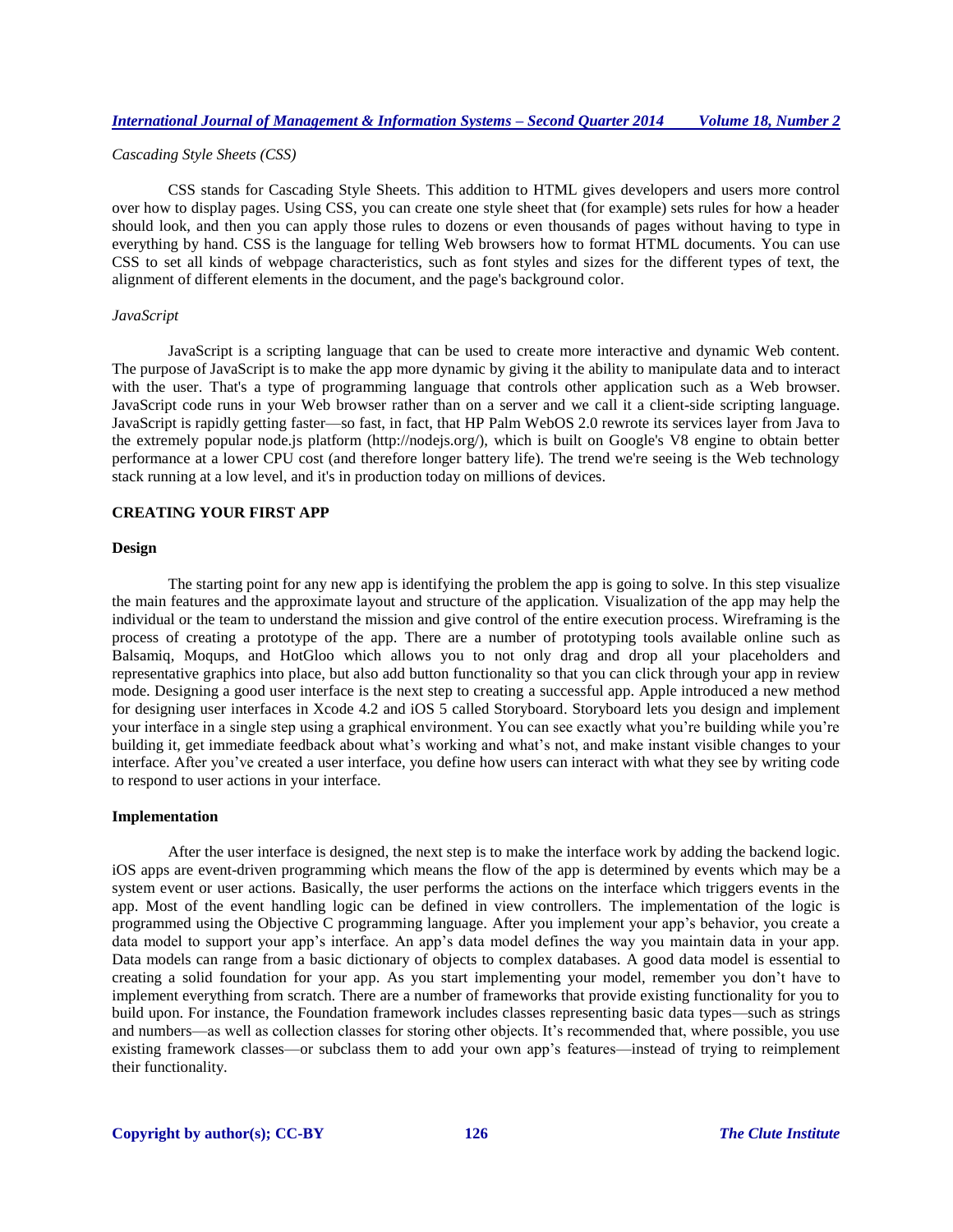## **Testing**

User interface testing is the most critical part of the app development process. One must create an ad hoc provisioning certificate to test the app on the device. An ad hoc provisioning profile is a distribution provisioning profile for iOS apps that allows your app to be installed on designated devices and use key technologies and services without the assistance of Xcode. It's one of the two types of distribution provisioning profiles you can create for iOS apps. An ad hoc provisioning profile ensures that test versions of your app aren't copied and distributed without your knowledge. When you're ready to distribute your app to testers, you create an ad hoc provisioning profile specifying an App ID that matches one or more of your apps, a set of test devices, and a single distribution certificate. Each iOS device in an ad hoc provisioning profile is identified by its unique device ID (UDID). The devices you register and add to a provisioning profile are stored by Member Center. Each individual or company can register up to 100 devices per membership year for development and testing. You sign the iOS App Store Package containing your app using the distribution certificate specified in the ad hoc provisioning profile and distribute iOS App Store Package to testers.

The Android framework includes an integrated testing framework that helps you test all aspects of your application and the SDK tools include tools for setting up and running test applications. Whether you are working in Eclipse with ADT or working from the command line, the SDK tools help you set up and run your tests within an emulator or the device you are targeting. The SDK tools for building and tests are available in Eclipse with ADT, and also in command-line form for use with other IDEs. These tools get information from the project of the application under test and use this information to automatically create the build files, manifest file, and directory structure for the test package. Android test suites are based on JUnit.

#### **Publishing**

#### *Signing up for a Developer Account*

To publish the app in the App Store or the Play Store, a developer account is a primary requirement. To develop an iOS app, create an account with iOS Development Center. It costs \$99 for a year and requires you to provide the tax and bank account information of your business or yourself. Create a distribution certificate in order to distribute your iOS application; the account holder is responsible for creating a distribution certificate. This certificate is distinct from a development certificate and only this certificate will enable enterprise app distribution. The next step in creating a provisional profile is creating Distribution Provisioning Profiles which match your distribution certificate, and allows you to create applications that your users can run on their device. You create a provisioning profile for a specific application, or multiple applications by specifying the AppID that is authorized by the profile. If a user has an application, but doesn't have a profile that authorizes its use, the user isn't able to use the application. Because these profiles are tied to your certificate, when you revoke your certificate or it expires the application will no longer run on the device.

To distribute an application through Google Play, a developer account must be created. For an Android developer account, visit Google developer console and register for an account. There is a one time \$25 registration fee charged for a Google Play Developer Console account. All applications need to be signed with a cryptographic key that expires after October 22, 2033. The maximum size for an APK published on Google Play is 50MB. If an application exceeds that size, Google Play will allow extra assets to be delivered through APK Expansion Files. Android Expansion files permit the APK to have 2 additional files, each of them up to 2GB in size. Google Play will host and distribute these files at no cost. Promotional assets have to be prepared like launcher icons, high resolution application icons, screen shots of the app, promotional graphics, and feature graphic. Upload the APK (Android Application package) and complete the listing details. There are various publishing options available. For example, you will be able to choose what country the app may be distributed. Complete the consent details as this is the mandatory section and is used to declare the application meets the Android Consent Guidelines and acknowledgement that the application is subject to US export laws.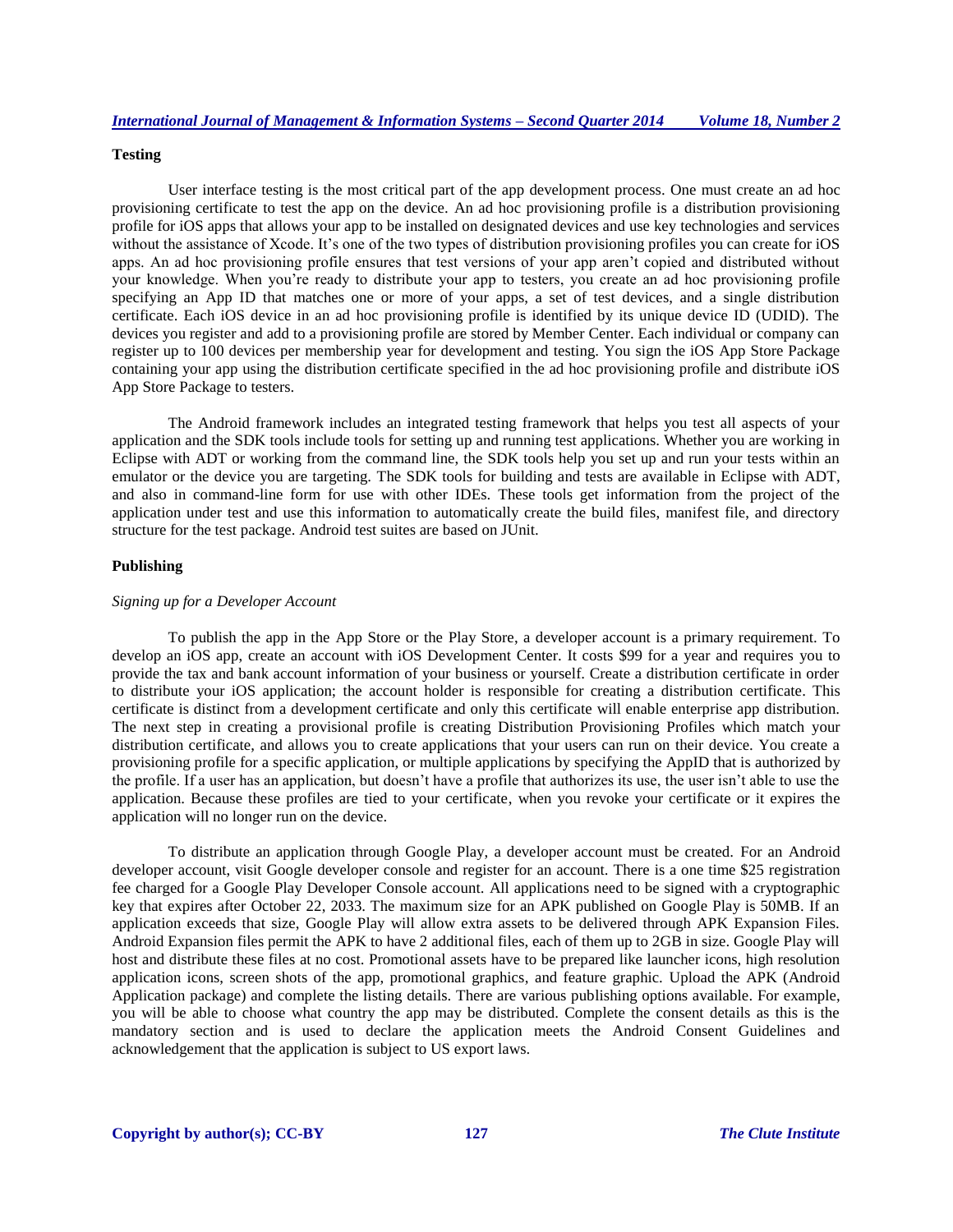# **NATIVE iOS DEVELOPMENT**

Most native iOS applications are written in the Objective-C programming language, and developers typically use Xcode to develop their applications. To build a native iOS app using Mac OS X is important, other operating systems are not supported. The development tools that you'll need are iOS 7 SDK and Xcode 5. You can run the app you build in the iOS simulator, which is part of the iOS SDK.

#### **Developer Tools**

*Xcode*

Xcode is an IDE (Integrated Development Environment) used by iOS developers to build applications. Designed from the ground up to take advantage of the newest Apple technologies, Xcode integrates all the tools you need to develop quality iOS apps. The unified interface smoothly transitions from composing source code, to debugging, and even to designing your next stunning user interface, all within the same window. The Xcode workspace keeps you focused while you work. Enable features such as iCloud or Game Center and Xcode automatically generates the provisioning profile for you. When ready, Xcode will security sign your app and directly submit it to the App Store. It's not just a code editor but it has a variety of additional capabilities which include: auto complete support, static code analysis - it finds bugs in your code before you compile, memory leaks, and a variety of debugging and performance tools. Xcode automatically configures your apps to use the latest Apple services, manages your many images in a unified asset catalog, and helps you design an app that looks gorgeous on iOS 7 or OS X Mavericks. You can download the latest version of Xcode for free from the App Store on your Mac. (The App Store app is installed with OS X version 10.7 and later. If you have an earlier version of OS X, you need to upgrade.) The iOS SDK is included with Xcode.

Once you have installed Xcode, the next step would be to create a new project and enter some basic information about the app such as product name, organization name, company identifier, and class prefix. The value you enter in the class prefix tells Xcode to attach a unique prefix to every class that you generate with Xcode. Since Objective C does not support namespacing as in java attaching, a unique prefix to the class will avoid naming conflicts. The "Devices" setting lets you restrict your application to run only on an iPhone or an iPad and selecting the "universal" option will enable the application to run on both.

#### *Navigation and View Controllers*

The screen functionality of iOS applications is grouped into what are known as view controllers. A view controller contains the logic needed to interact with the controls on a screen. It also interacts with another component called the navigation controller, which in turn provides the mechanism for moving between view controllers. Apps that contain structured content can use navigation controllers to navigate between levels of content. The navigation controller itself manages the display of one or more custom view controllers, each of which manages the data at a specific level in your data hierarchy. The navigation controller also provides controls for determining the current location in this data hierarchy and for navigating back up the hierarchy. There are other controllers available; Apple documentation gives detailed information about the entire available [controllers.](https://developer.apple.com/library/ios/documentation/WindowsViews/Conceptual/ViewControllerCatalog/Introduction.html)

#### *Storyboard*

A storyboard is a visual representation of the user interface of an iOS application, showing screens of content and the connections between those screens. A storyboard is composed of a sequence of scenes, each of which represents a view controller and its views; scenes are connected by segue objects, which represent a transition between two view controllers. Xcode provides a visual editor for storyboards, where you can lay out and design the user interface of your application by adding views such as buttons, table views, and text views onto scenes.

## *Apple LLVM Compiler*

Apple's next generation compiler technology, the Apple LLVM compiler, does more than compile code. Apple LLVM technology is integrated into the entire development experience. The same parser used to build C/C++

# **Copyright by author(s); CC-BY 128** *The Clute Institute*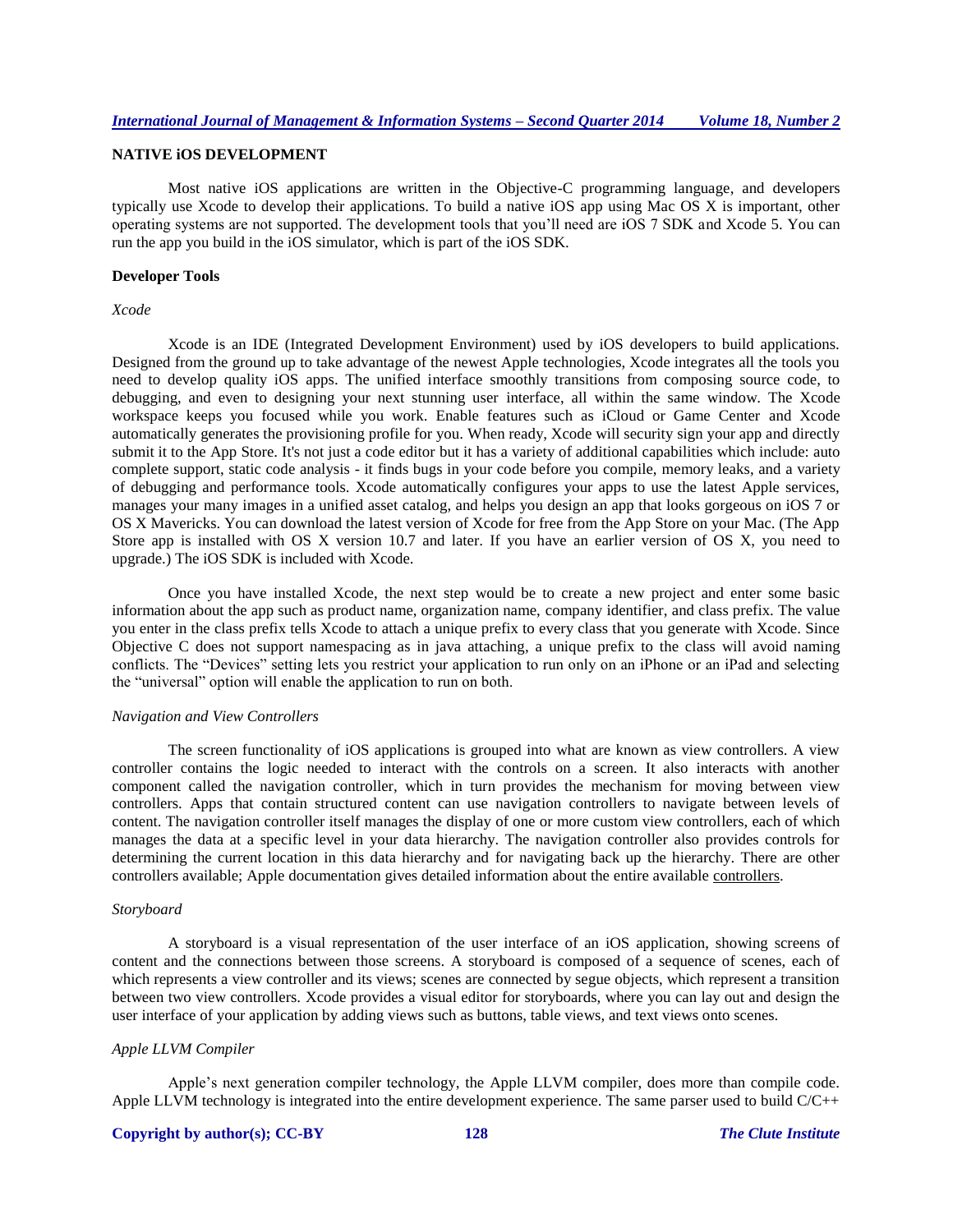and Objective-C code powers Xcode's indexing engine, providing relevant code completions and even related documentation. As you work, Apple LLVM is constantly evaluating what you type, identifying coding mistakes shown as Live Issues, and thinking ahead for ways to Fix-it for you. Other compilers can tell you what is wrong — Apple LLVM can make it right.

## *Interface Builder*

Interface Builder is an application that lets you build your interfaces visually. Built-in objects like buttons, tab bars, sliders, and labels can easily be dragged onto your app's interface and then configured by tweaking the palettes and panels. You can also use Interface Builder to connect targets and actions as to what happens when an interface element is acted on by a user, and what object handles the action as well as manipulate controllers and object bindings.

# *iOS Simulator*

The iOS Simulator runs your application in much the same way as an actual iOS device. Because it is quick to launch and debug, the iOS Simulator makes for a perfect test bed to make sure your user interface works the way you intend, your network calls are correct, and that the interface properly rotates with an orientation change. You can even simulate touch gestures by using the mouse. The iOS Simulator is a great time saver.

## **Coding**

Even for the most basic of applications to function, some code must be written. Storyboard, helps to create a user interface and the interactions between the view controllers but the actual logic to make the interface work is written using the Objective C programming language. That is all done by you, the developer, in Objective-C. When an application is running, the application delegate handles its overall lifecycle. Various methods in this delegate are called when key events in the application's lifecycle occur. These events could be any of the following such as the start of the application, the application is moved to the background, the application is brought to the foreground, and the application is about to be terminated, and a push notification arrives. The next area of attention is the view controller. Just as with the application delegate, the view controller has its own lifecycle. The main code for the application is in the ViewController.m file.

#### **Design the User Interface**

You create your app's user interface in Interface Builder. Select a user interface file in the project navigator, and the file's contents open in Interface Builder in the editor area of the workspace window. A user interface file has the filename extension .storyboard or .xib. Default user interface files are supplied by Xcode when you create new projects from its built-in templates. To add user interface elements, drag objects from the utility area into Interface Builder, where you arrange the elements, set their attributes, and establish connections between them and the code in your source files. As you lay out your app's user interface elements in Interface Builder, you can write the code that implements their behavior in the assistant editor.

#### *Connect User Interface Objects to Code*

To access the storyboard objects from the code, you must define the relationships between them. You write the code that implements the behavior of your user interface objects. Your code communicates with user interface objects through action and outlet connections. Create an action connection when you need to send a message from a control to your code. A control is a user interface object that causes instant actions or visible results when the user manipulates the object. When the user clicks a button, for example, the button sends an action message telling your code to execute an appropriate action. Text fields, sliders, and switches are examples of commonly used controls in iOS; checkboxes, scroll bars, and text fields are commonly used controls in Mac OS. Create an outlet connection when you need to send a message from your code to a user interface object. The object can be a control or any other object defined in your storyboard of xib file, such as a label, progress indicator, or map view. When your code determines that a button should disappear, for example, your code sends a message through an outlet telling the button to hide itself.

#### **Copyright by author(s); CC-BY 129** *The Clute Institute*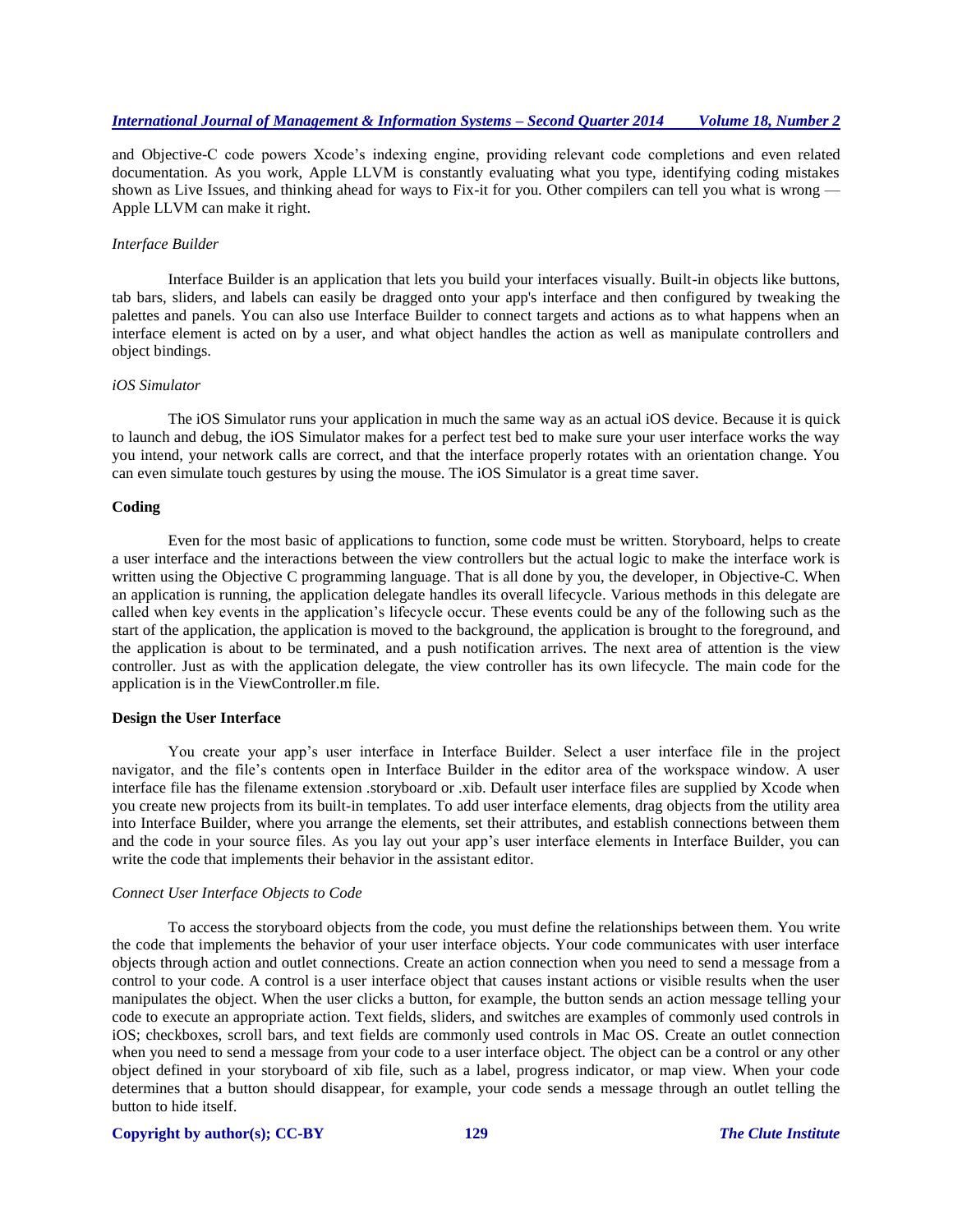## *Send Action Messages from a Control to Your Code*

Whenever the user activates a control, such as by tapping it, the control should send a message instructing your code to perform some action. The easiest way to configure a control to send an action message to your code is by Control-dragging from the control in Interface Builder to your object's implementation file.

#### *Send Messages to a User Interface Object Through an Outlet*

To enable your code to send messages to a user interface object (telling a label to display a text string, for example, or telling a button to appear or disappear), connect the user interface object to an outlet in your code. The easiest way to make an outlet connection is by Control-dragging from a user interface object in Interface Builder to the implementation file for another object.

# **Building the App**

To build and run your iOS or Mac app, choose a scheme and a run destination in the workspace toolbar, and click the Run button. Clicking the Stop button causes your app to quit. If you are running an iOS app, Xcode launches it either in iOS Simulator or on an iOS device connected to your Mac. If you are running a Mac app, Xcode launches it directly on your Mac.

## *Choose a Scheme to Build Your App*

A scheme is a collection of settings that specify the targets to build for a project, the build configuration to use, and the executable environment to use when the product is launched. When you open an existing project (or create a new one), Xcode automatically creates a scheme for each target.

#### *Choose a Destination to Run Your App*

When you build an app, the destination determines where the app runs after it's built. For Mac apps, the destination is the Mac on which the app is built. For iOS apps, the destination can be a provisioned iOS device connected to the Mac, or iOS Simulator. Installed as part of the Xcode tools along with the iOS SDK, iOS Simulator runs on your Mac and simulates an iPhone or iPad environment.

## **Run the App**

Click the Run button in the workspace toolbar to compile, link, and execute your code. If the app builds successfully, Xcode runs it and starts a debugging session. Depending on your destination, Xcode launches your iOS app either in iOS Simulator or on a connected iOS device. If there are errors during the compilation or link phase, Xcode doesn't run your code.

# **Testing the App**

Create unit tests that automatically exercise the features of your application. Monitor the results of the tests and fix any issues from the test navigator. You can use the Xcode service, available in OS X Server, to automate the execution of unit tests. From Xcode on your development Mac, you create bots that run on a separate server. In addition to running unit tests, bots automatically perform static analysis on your code, build your app, and archive it for distribution to testers or the App Store. Bots help you ensure that your product is always in a releasable state and when there's a failure, the service notifies you or the person whose code change caused the failure.

Unit tests are programs that automatically exercise the features of your application and check the results. Unit tests are often used to detect regressions introduced by code changes to a project. Some developers write unit tests first, and then implement methods that pass the tests. A unit of code is the smallest testable component of your project—for example, a method in a class or a set of methods that accomplish an essential purpose. A test case exercises a unit of code in a specific way; if the result of the test is different from the expected result, the test case

## **Copyright by author(s); CC-BY 130** *The Clute Institute*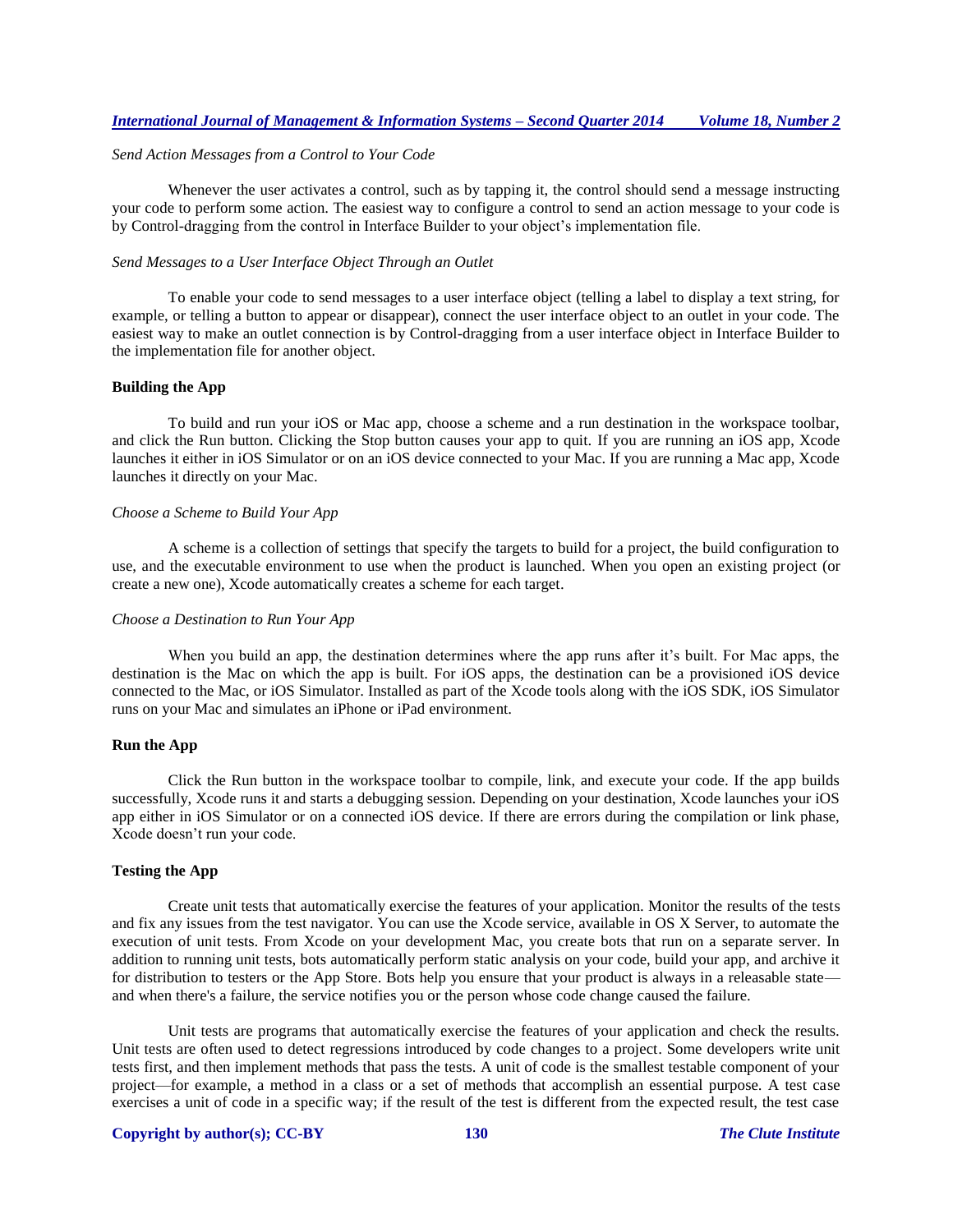fails. A test suite is made up of a set of test cases. You create test suites based on the XCTest framework. You can develop one or more test suites to test different aspects of your code.

#### **Use Snapshots to Restore Project Wide Changes**

Snapshots are archives that include the current state of all project and workspace settings and all document files in the project. Snapshots provide an easy way to back up the current version of your project or workspace. If something goes wrong because of a code change you make, a snapshot makes it easy to restore your entire project, even a deleted project, to a previous state. Xcode automatically creates a project or workspace snapshot before you perform any mass-editing operation, such as refactoring your code or executing a Find and Replace operation. You can also set Xcode to automatically create snapshots in other circumstances, such as before a build, by choosing Xcode > Preferences, selecting Behaviors, and selecting the Create Snapshot option. You can also create a snapshot manually by choosing File > Create Snapshot.

## **NATIVE ANDROID APP DEVELOPMENT**

#### **Developer Tools**

#### *Android SDK*

The Android SDK provides the API libraries and developer tools necessary to build, test, and debug apps for Android. Android Development Tool (ADT) bundle includes the essential Android SDK components and a version of the eclipse IDE with built in Android development tools to streamline the Android apps. A new Android development environment called Android Studio, based on IntelliJ IDEA, is now available as an early access preview.

#### *Setting up the ADT Bundle*

Download the latest version of the ADT bundle at http://developer.android.com/sdk/index.html. Install the SDK and Eclipse IDE. Unpack the ZIP file (named adt-bundle-<os\_platform>.zip) and save it to an appropriate location, such as a Development directory in your home directory. Open the adt-bundle-<os\_platform>/eclipse/ directory and launch eclipse.

#### **Coding**

#### *Define the User Interface*

To start with coding the first step must be to define the user interface. The UI for an application is generally defined as a series of layout files. These are XML-based files that describe the controls on a screen and the relationship of their layouts relative to one another. These are placed in the project in a directory structure defined by the Android SDK. At runtime, Android dynamically loads content from this directory structure. In order to get the interface working Java code must be written to respond to various events that occur from the controls on a given screen and from changes in the lifecycle of an application. Java code is also responsible for loading the layout and menu files associated with each screen. The Android SDK was designed from the outset to support a wide variety of device capabilities. Much has been written about the fragmentation of devices on the Android platform. The device attributes include screen size, pixel density, and Android API versions. Screen layouts, image assets (called drawables), styles and other configuration files are all incorporated in a series of subdirectories underneath a master "resource" directory. In the process of defining the layouts, you should associate an ID value with each control (or UI widget) that you wish to reference from code. This can be done by specifying an ID value in the properties inspector in the layout editor. In iOS, we loaded the logic specific to a given screen into a ViewController. In Android, these separate screens are treated as separate "activities." Just like in an iOS UIViewController, there is a defined life cycle for an activity that governs when the activity starts, pauses, resumes, and stops. It's up to the developer to place code in the various methods of the activity to respond to the various states of the lifecycle.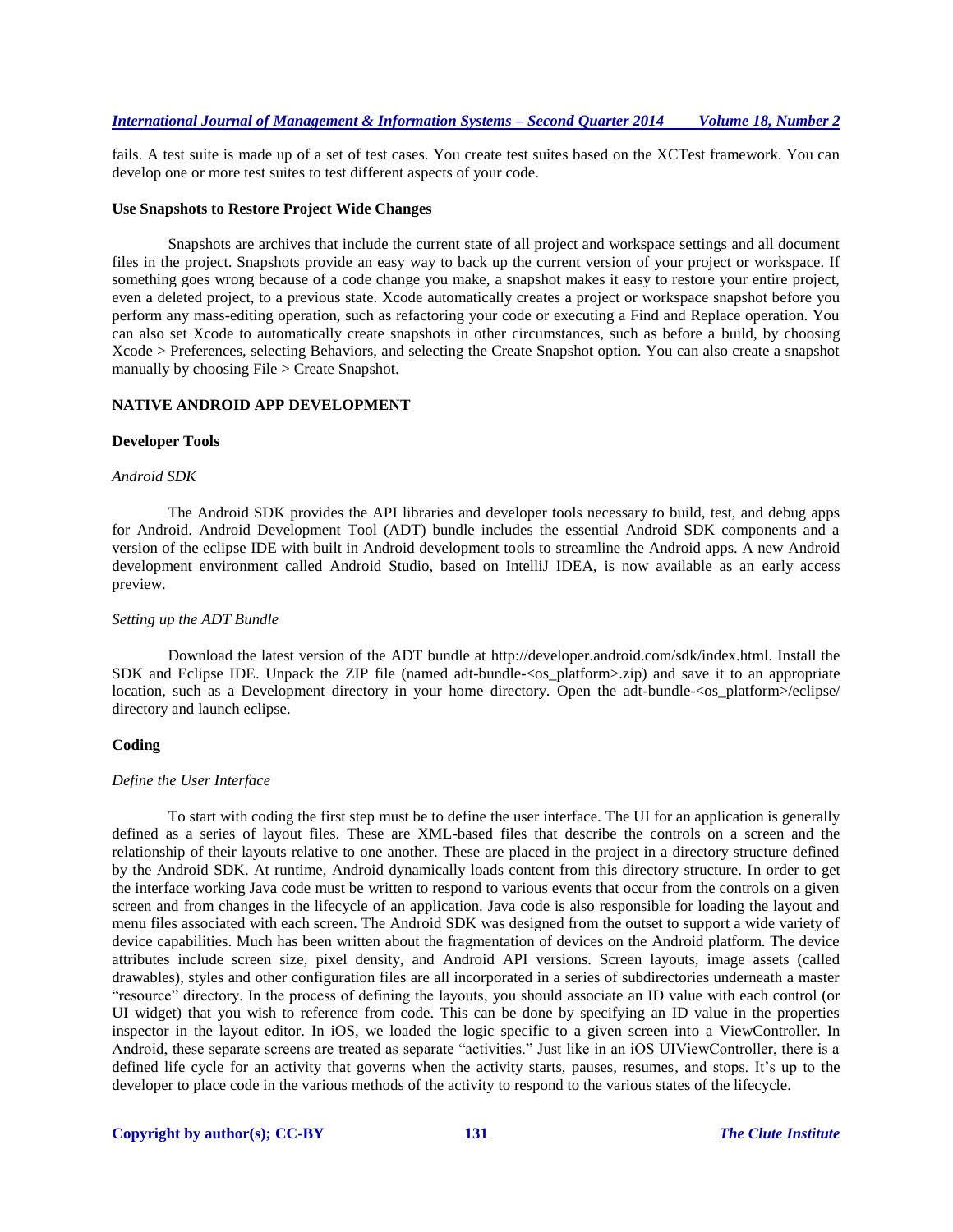## *Activity*

The activity is the most visible and prominent form of an Android application. An activity presents the user interface to an application with the assistance of a class known as a view. The view class is implemented as various UI elements, such as text boxes, labels, buttons, and other UIs typical in mobile computing platforms. An application may contain one or more activities. They are typically on a one-to-one relationship with the screens found in an application. An application moves from one activity to another by calling a method known as startActivity() or startSubActivity(). The former method is used when the application desires to simply "switch" to the new activity. The latter is used when a synchronous call/response paradigm is desired. In both cases, intent is passed as an argument to the method.

# *Intent Filters*

The core components of an application (its activities, services, and broadcast receivers) are activated by intents. An intent is a bundle of information (an Intent object) describing a desired action — including the data to be acted upon, the category of component that should perform the action, and other pertinent instructions. Android locates an appropriate component to respond to the intent, launches a new instance of the component if one is needed, and passes it to the Intent object. Components advertise their capabilities — the kinds of intents they can respond to — through intent filters. Since the Android system must learn which intents a component can handle before it launches the component, intent filters are specified in the manifest as <intent-filter> elements. A component may have any number of filters, each one describing a different capability. The following snippet comes from an Android application using intent filter that responds to incoming SMS (text) messages:

```
<receiver class=".MySMSMailBox" >
    <intent-filter>
      <action android:value="android.provider.Telephony.SMS_RECEIVED" />
    </intent-filter>
 </receiver>
```
## **Figure 1: A Code Snippet of IntentFilter**

# *ContentProvider*

The ContentProvider is the Android mechanism for data-store abstraction. For instance, the address book contains all the contacts and phone numbers a person might require when using a mobile phone. The ContentProvider is a mechanism to abstract access to a particular data store. In many ways, the ContentProvider acts in the role of a database server. Operations to read and write content to a particular data store should be passed through an appropriate ContentProvider, rather than accessing a file or database directly.

# *Services*

Like other multitasked computing environments, there are applications running "in the background" that perform various duties. Android calls these types of applications "services." The service is an Android application that has no User Interface.

#### *AndroidManifest.xml*

Every application must have an AndroidManifest.xml file (with precisely that name) in its root directory. The manifest file presents essential information about your app to the Android system, information the system must have before it can run any of the app's code.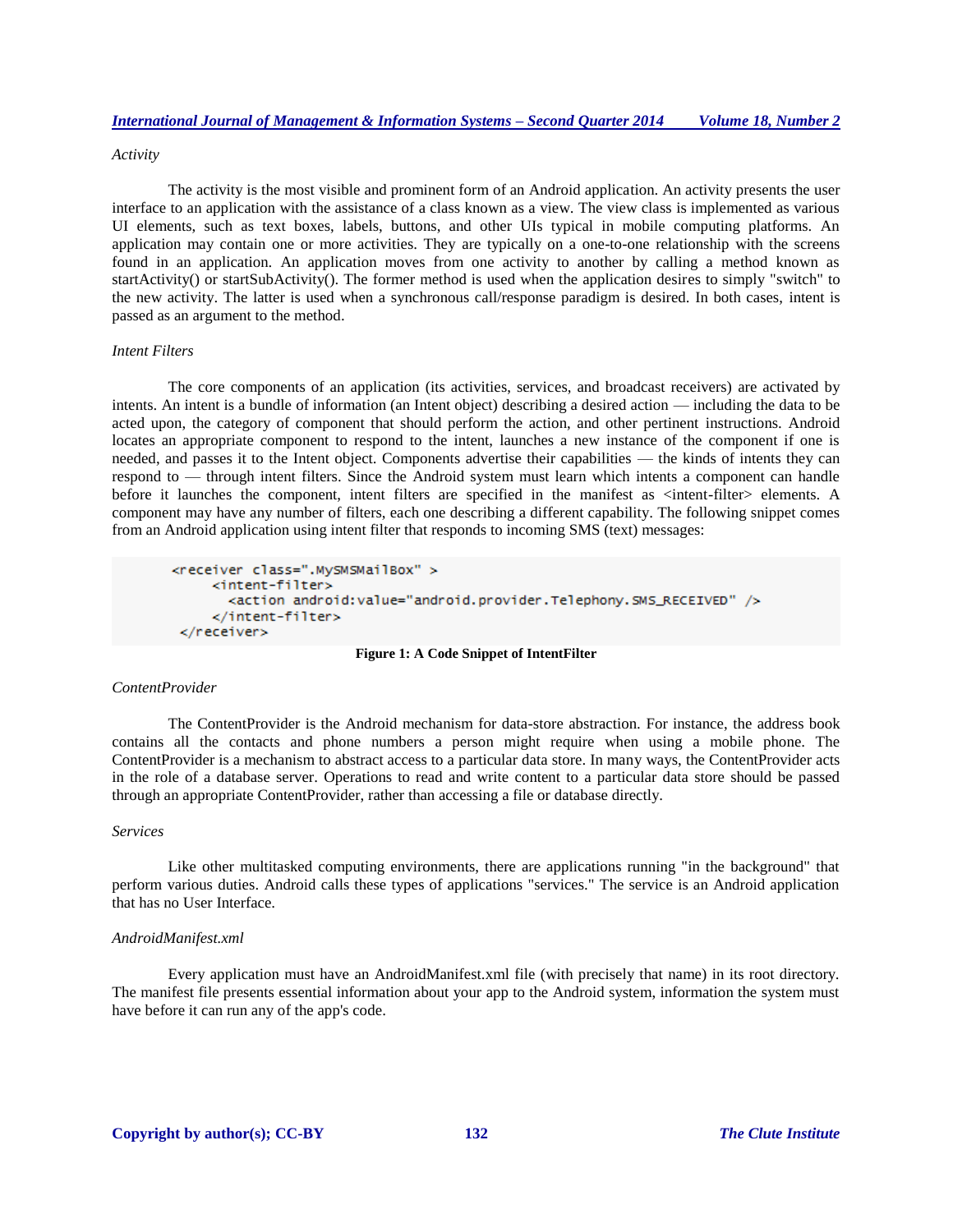*International Journal of Management & Information Systems – Second Quarter 2014 Volume 18, Number 2*

```
<?xml version="1.0" encoding="utf-8"?>
<manifest xmlns:android="http://schemas.android.com/apk/res/android"
    package="com.msi.ibmtutorial">
    <application android:icon="@drawable/icon">
        <activity class=".SaySomething" android:label="@string/app_name">
            <intent-filter>
                <action android: value="android.intent.action.MAIN" />
                <category android:value="android.intent.category.LAUNCHER" />
            </intent-filter>
        </activity>
    </application>
</manifest>
```
**Figure 2: Sample AndroidManifest.xml file**

The manifest does the following:

- It names the Java package for the application. The package name serves as a unique identifier for the application.
- It describes the components of the application the activities, services, broadcast receivers, and content providers that the application is composed of. It names the classes that implement each of the components and publishes their capabilities (for example, which Intent messages they can handle). These declarations let the Android system know what the components are and under what conditions they can be launched.
- It determines which processes will host application components.
- It declares which permissions the application must have in order to access protected parts of the API and interact with other applications.
- It also declares the permissions that others are required to have in order to interact with the application's components.
- It lists the Instrumentation classes that provide profiling and other information as the application is running. These declarations are present in the manifest only while the application is being developed and tested; they're removed before the application is published.
- It declares the minimum level of the Android API that the application requires.
- It lists the libraries that the application must be linked against.

# **Testing**

Android applications are tested using the Android emulator or on a regular device such as a phone or tablet. The emulator enables you to emulate a variety of Android versions, as well as different screen aspect ratios and resolutions. While testing your application on a real device is always a good idea, the emulator helps you to test on device configurations that are not readily available. To use the emulator, you must create an Android Virtual Device. Think of this as a virtual phone or tablet. Creating multiple AVDs, each with a unique configuration, is possible to test your app on different screen sizes and memory capacities. To test the application on your own device, you'll need to enable USB debugging on the device.

# **MOBILE APPLICATION FRAMEWORK**

# **Adobe's PhoneGap**

Adobe's PhoneGap platform enables a developer to create an app that runs on a variety of mobile devices. The developer accomplishes this largely by writing the user interface portion of their application with Web technologies such as HTML, CSS, and JavaScript. PhoneGap's development tools then bundle the HTML, CSS, and JavaScript files into platform-specific deployment packages. PhoneGap supports a wide variety of platforms as iOS, Android, Windows 8, Blackberry, WebOS, Symbian, and Tizen. PhoneGap essentially wraps a Web view of your HTML, CSS, and JavaScript in a native application. This is required because the Web view in an application does not inherently support many device features, such as access to the file system or the camera. PhoneGap has a bridging mechanism that allows JavaScript running in the Web view to invoke native code contained in the application.

# **Copyright by author(s); CC-BY 133** *The Clute Institute*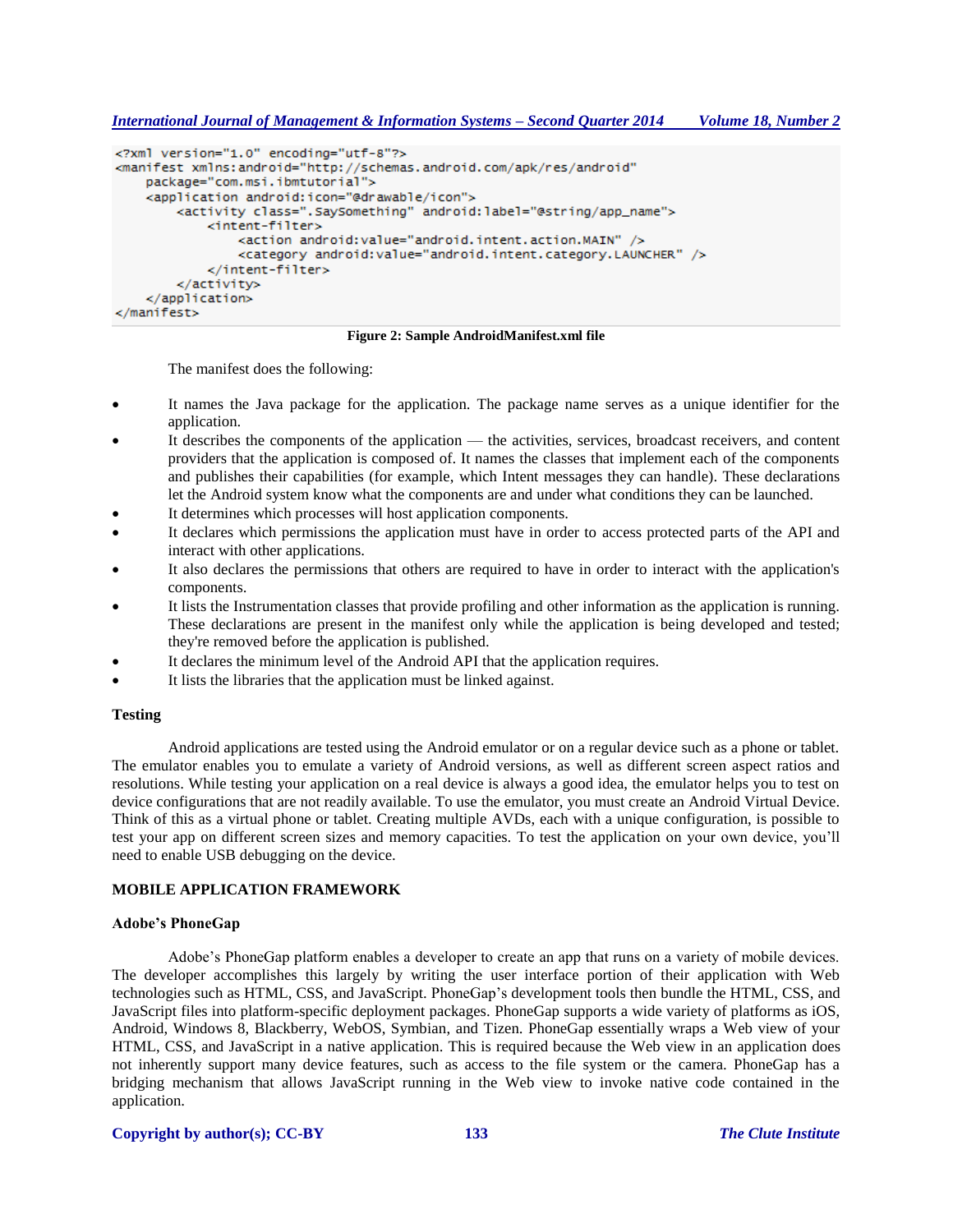# **PhoneGap or Cordova: What's the Difference**

Cordova is the open-source project that is the basis of PhoneGap. Apache Cordova is a set of device APIs that allow a mobile app developer to access native device function such as the camera or accelerometer from JavaScript. Combined with a UI framework such as jQuery Mobile or Dojo Mobile or Sencha Touch, this allows a smartphone app to be developed with just HTML, CSS, and JavaScript. In most cases, the names may be used interchangeably. With "PhoneGap" already being trademarked, a new name was needed when the project was opensourced — hence, Cordova. "PhoneGap" continues to be used by Adobe for commercial products.

#### **Using PhoneGap**

The majority of PhoneGap's capabilities lie in non-visual components — things that access the file system, network availability, geolocation, etc. Applications written for mobile browsers must respect the limitations of the given mobile platform (processing speed, screen size, network speed, touch events, etc.). Unless you have been working with HTML and CSS for a long time and are well aware of these issues, developing an effective mobile application without some sort of framework can be daunting. Here are just some of the offerings in this area some popular ones are JQuery Mobile, Ionic, Sencha Touch, Kendo UI Complete, AppGyver's Steroids, Enyo, and TopCoat. One distinction to be made is that some frameworks support a wider variety of devices and device versions than others. Some mobile frameworks are built on a particular MVC platform. For example, Ionic is built on the AngularJS framework. This might make a particular library more attractive to developers who are already familiar with the respective MVC framework. Frameworks such as Sencha Touch abstract the DOM from the developer through the use of APIs, freeing the developer from having to worry about details of browser vendor implementations. Sencha also provides graphic development tools, such as Sencha Architect, to aid the development process. Sencha provides commercial support and training, too, which are worth investigating.

## **Installing PhoneGap**

With the introduction of PhoneGap version 3, installing PhoneGap's tools and setting up projects have been greatly simplified, using the new command-line interface (CLI). The command-line tools are based on node.js; you must install node.js before installing PhoneGap. Once node.js is in place, simply run one command for the node package manager to install PhoneGap's tools:

# npm install -g cordova

The command-line package for Cordova provides only the PhoneGap portion of the tools that are necessary for development. You will still need the mobile SDKs for the platforms that you wish to support.

## **Coding**

For creating the app, I use JetBrain, which is an excellent WebStorm IDE for Web development because it is well suited for PhoneGap. Unlike with native platforms, there is no vendor-supplied integrated development environment (IDE) for PhoneGap that is similar to Xcode or Eclipse. The user interface is shaped by index.html. This one file contains the entire HTML used by the application.

```
<head>
```

```
<meta name="viewport"
   content="initial-scale=1, minimum-scale=1, maximum-scale=1">
 <meta charset="utf-8">
 <title>Sample Calculator App</title>
 <link rel="stylesheet" href="css/themes/default/jquery.mobile-1.4.0.css">
 <link rel="stylesheet" href="css/app.css">
 <script src="js/jquery.js"></script>
 <script src="js/jquery.mobile-1.4.0.js"></script>
</head>
```
#### **Figure 3: A Code Snippet of index.html using JQuery Mobile**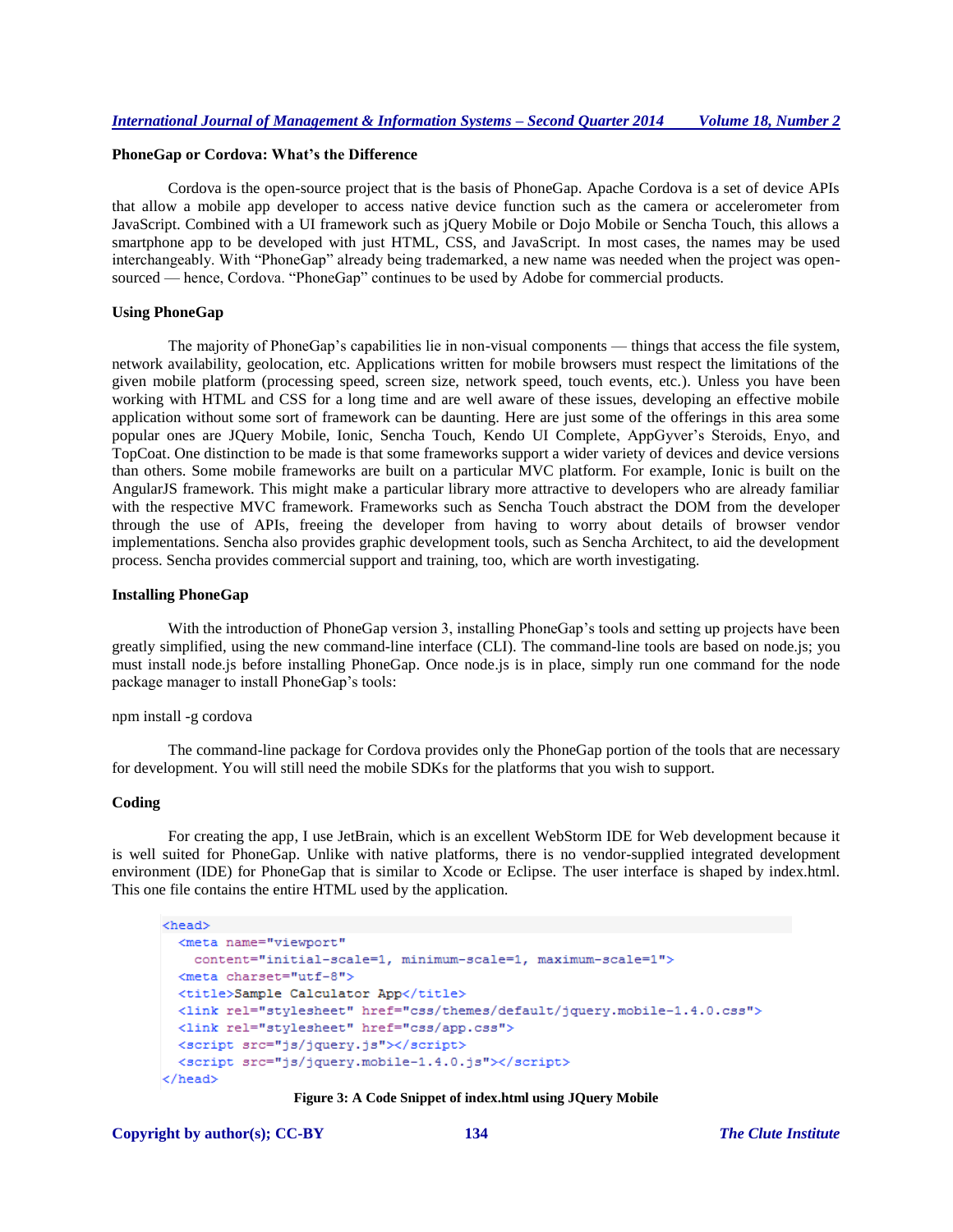The viewport metatag scales the width of the page to match the width of the device's browser. If this is not present, then the mobile browser wouldn't know the page is optimized for mobile use and would zoom out to display the page as though it were on a desktop browser. Next, load two style sheets. The vast majority of the CSS is contained in the jquery.mobile.css file, with a few minor application-specific CSS overrides in the app.css file. The head section then loads the scripts needed to support jQuery and jQuery Mobile. Unlike the native apps, in which they are separate view controllers or activities for each screen, here we'll place the HTML markup for both screens in one file. JQuery Mobile supports the concept of a page being divided into sections that make it appear to the user as though they are navigating between screens.

JQuery Mobile takes care of performing the transitions between these virtual pages in the application. Because much of the user interface and interaction between the controls is defined declaratively in our HTML, we have considerably less code to write to get the application running. For more complex apps, jQuery Mobile also enables you to dynamically load new pages, rather than place the entire markup in one file. This is the preferred approach if your application has several screens, because maintaining the entire markup in one file would become difficult and the mobile browser would have to parse that large document before rendering anything. Forcing the browser to process a large document would slow down the startup time of your application.

#### **Building the App in the Cloud using PhoneGap Build**

To build an application for a particular platform, you must install the SDK for that platform on your machine. This could be a problem if, for instance, you're on a Mac and want to target Windows tablets, whose SDK requires you to be on a Windows machine. Adobe offers a service named PhoneGap Build to help in this situation. PhoneGap Build enables you to upload a ZIP file containing the HTML, CSS, and JavaScript of your application. Additionally, PhoneGap 3 enables you to submit an application to PhoneGap Build right from the command line; from there, PhoneGap Build takes over and produces a deployment bundle for the desired platform.

Once the build process is complete, you may either download the deployment bundle and manually install it to your device or take a picture of a QR code on PhoneGap Build's website and download the deployment package directly to your mobile device. What's more, PhoneGap Build supports a feature named Hydration, which enables the application to download updates to the HTML, CSS, and JavaScript files whenever it launches. This means that testers will always be running the latest version of your application, without having to go through the traditional updating process. Note that, at least for now, Hydration is meant for development and testing — not for final production code that will be submitted to the app store.



**Figure 4: Adobe PhoneGap build**

# **APPCLERATOR TITANIUM**

**Copyright by author(s); CC-BY 135** *The Clute Institute* Appcelerator lets developers create rich native apps for every major mobile platform, all from a single JavaScript code base. And with live prototyping and fully integrated automated testing, designers, developers, and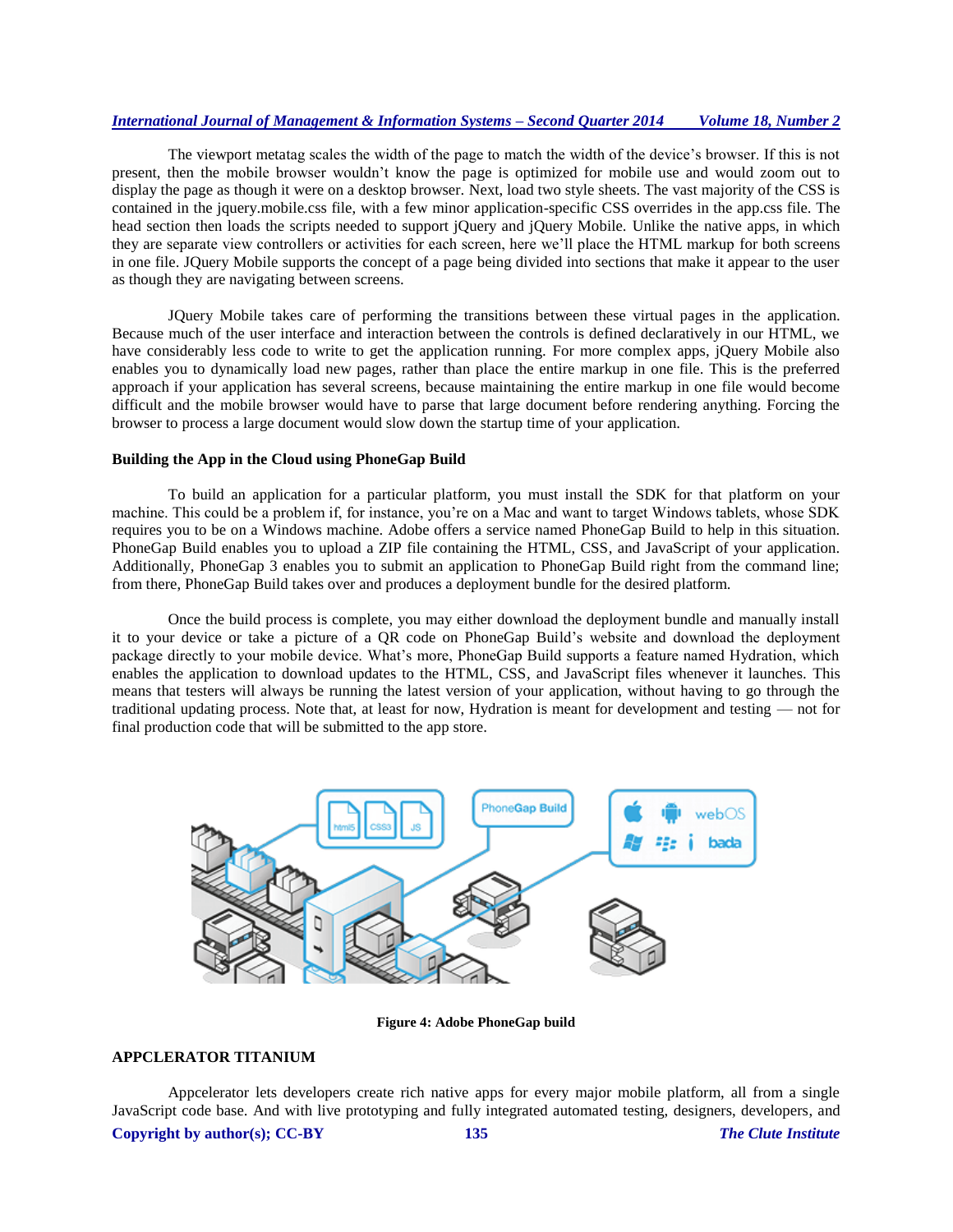testers can collaborate to deliver great apps at mobile speed. Appcelerator Studio is an open, extensible development environment for creating beautiful native apps across different mobile devices and Operating Systems including iOS, Android, and BlackBerry, as well as hybrid and HTML5.

#### **Appcelerator Studio IDE**

Appcelerator Studio IDE – a powerful Eclipse-based IDE, based on Titanium Studio IDE, simplifies the development process, allowing enterprise developers to rapidly build, test, package, and publish mobiles applications across multiple devices and Operating Systems to both public and enterprise app stores. Appcelerator Studio IDE also includes unique enterprise capabilities such as a profiler, LiveView, and a code analyzer. With integrations to common source control and build systems, developers can also streamline their development activities by working in a single environment. Appcelerator Studio IDE integrates with Appcelerator Test to provide automated regression testing and with the most common public and enterprise app stores to speed the release process.

## **Appcelerator SDK**

Appcelerator SDK – an open SDK, based on the Titanium SDK, with over 5,000 device and mobile operating system APIs. Enterprise developers can create native, hybrid, and mobile web apps through a JavaScriptbased SDK using a single code base. Appcelerator Alloy is an open MVC development framework, for building high quality mobile applications. It follows a model-view-controller (MVC) architecture and using XML and CSS provides a simple model for separating the application user interface, business logic and data models. With Appcelerator Alloy you can employ a component-based development process allowing the creation of standalone packages of pre-built functionality (both client and server side).

# **WEB VIEWS – WHAT'S THE DOWNSIDE?**

#### **Not all Web Views Render the Same**

The capability of Web views has improved markedly in the last two years. However, your user base may not be running the latest and greatest version of Android or iOS. The Android platform has generally lagged behind the iOS platform in the capability and performance of its Web view. Google appears to be putting in a renewed effort to improve that situation, but users stuck on old versions of Android (especially releases before Ice Cream Sandwich 4.x) might find that the performance of Web views, especially those with complex layouts, do not match what is achievable on iOS. Developers will need to test the HTML5 code on Android 2.2, 2.3, and 4.x to ensure that content renders consistently. The major downside is in creating a common look and feel between the two worlds. For example, a native list view (default white on black, with block elevator bar) looks very different to a web list view unless you put lots of effort in replicating the native behavior in your CSS.

### **Performance**

Web views are typically not as performant as native code. However, in many situations, you may find the performance to be perfectly acceptable, particularly on current hardware. Keep in mind that bridging calls between the native and Web view portions of your code will exact a performance toll. You won't want to make calls across this bridge at sub-second intervals, but for most applications this is not an issue.

#### **Security**

Web should be treated with some suspicion, particularly if it will be interacting with an interface to your native code. Ensure you've exposed only those portions of your native code that are truly required for interaction with the Web layer. Make sure you take standard Web security practices into account to ensure your Web content cannot be compromised.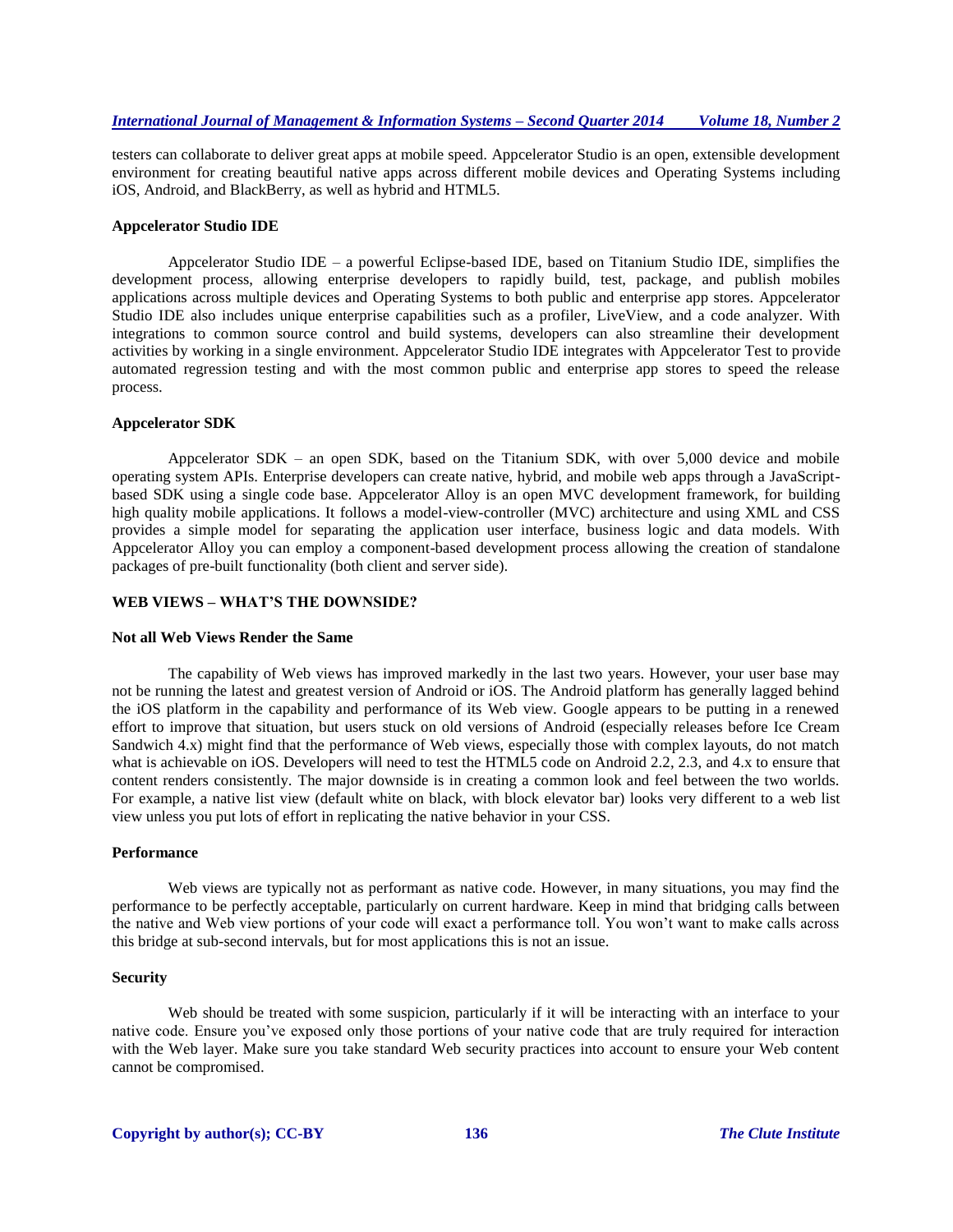# **CONCLUSION**

The future of mobile applications development seems to be filled with opportunities as many organizations have already realized the benefits of becoming mobile enterprises. Having a mobile app along with the mobilefriendly website is found to be more beneficial. Consumers are spending more time in operating mobile apps rather than interacting with browsers on a PC. Obviously there are many factors that comprise an enterprise's mobility strategy. These factors include programmers' skills, device functionality, and the importance of security and interoperability while hybrid apps are an important element enabling enterprises to advance their strategies. Webbased applications may never replace native applications; they will retain an edge in business applications that need rapid development. It's clear that in the fast-moving mobile world, it's better to start with what is available now rather than to wait too long and fall behind to a point where you can't catch up.

# **AUTHOR INFORMATION**

**Dr. Tom Seymour** earned his PhD degree at Colorado State University, his Masters of Arts degree at the University of North Dakota, and his Bachelor of Science degree at Mayville State University. He has given over 150 Computer/E-Commerce presentations in 41 states and 10 foreign countries. Tom teaches technology classes in the classroom and via the Internet. Dr. Seymour has won the following awards: Distinguished Alumni Award - Mayville State University (2009), Legislative Award - Information Technology Council of ND (2008), Peer Reviewer Award - Higher Learning Commission (2007), a Legislative Award - NDAEYC - Children's Champion Award (2005) and Distinguished Professor Award - Minot Chamber of Commerce (1989) -The IACIS Ben Bauman Award of Excellence (2011). E-mail: [seymour@minotstateu.edu](mailto:seymour@minotstateu.edu) (Corresponding author)

**Jasmine Zakir Hussain** is a graduate student obtaining her Master's Degree in Information Systems at Minot State University in Minot, North Dakota. She has a Bachelor's Degree in Electrical and Electronics Engineering, Anna University, India. She has experience in design and implementation of Java/J2EE based applications and has been working for Verizon Communication. Jasmine also has knowledge of mobile applications development, which is of Android skill base. Jasmine has the Above & Beyond Award (2007) from Verizon for her outstanding contribution to project implementation. E-mail: [jasminezakir@outlook.com](mailto:jasminezakir@outlook.com)

**Sharon Reynolds** is an assistant professor at Minot State University and has been teaching in the Business Information Technology Department for many years. She has presented many seminars, written articles, authored and published educational books and consults with people in the community. E-mail: [sharon.reynolds@minotstateu.edu](mailto:sharon.reynolds@minotstateu.edu)

# **REFERENCES**

- 1. Ableson, F. (2008). *Develop Android applications with Eclipse*. Retrieved 02/26/2014 from http://www.ibm.com/developerworks/opensource/tutorials/os-eclipse-android/
- 2. Adobe's PhoneGap Build. *Package mobile apps in the cloud*. Retrieved 02/27/2014 from https://build.phonegap.com
- 3. App Development Process. *Apple documentation*. Retrieved 02/20/2014 from https://developer.apple.com/library/ios/referencelibrary/GettingStarted/RoadMapiOS/AppDevelopmentPro cess.html#//apple\_ref/doc/uid/TP40011343-CH4-SW1
- 4. Apple Developer Documentation. *Tools you'll love to use*. Retrieved 02/25/2014 from https://developer. apple.com/technologies/tools/
- 5. Apple.com. *Build breakthrough apps for your employees*. Retrieved 02/26/2014 from http://www.apple.com/business/accelerator/
- 6. AppManifest. *Android documentation*. Retrieved 02/23/2014 from http://developer.android.com/ guide/topics/manifest/manifest-intro.html
- 7. Budiu, R. (2013). *Mobile: Native apps, web apps , and hybrid apps*. Retrieved 02/25/2014 from http://www.nngroup.com/articles/mobile-native-apps/
- 8. iOS Developer Library. *Apple documentation*. Retrieved 02/26/2014 from https://developer.apple.com/ library/ios/navigation/

# **Copyright by author(s); CC-BY 137** *The Clute Institute*